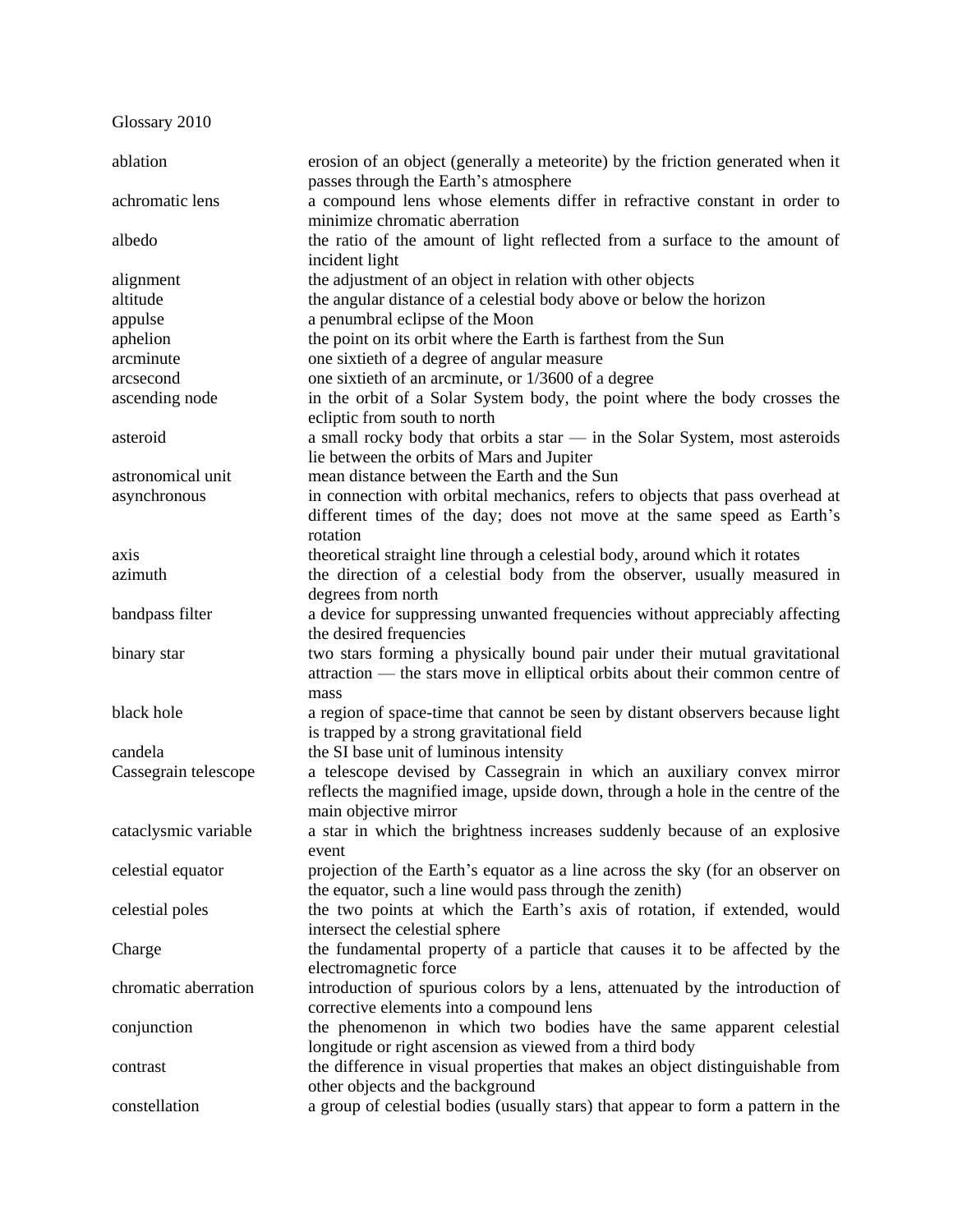|                       | sky or appear visibly related to each other                                            |
|-----------------------|----------------------------------------------------------------------------------------|
| coordinates           | quantities that provide references for locations in space and time                     |
| corona                | outermost atmosphere of the Sun                                                        |
| cosmic rays           | high-speed particles that reach the Earth from outside the Solar System                |
| culminate             | to reach the highest point above an observer's horizon                                 |
| declination           | angular distance above or below the celestial equator - one of the                     |
|                       | coordinates, with right ascension, that defines the position of a heavenly             |
|                       | body.                                                                                  |
| deferent              | in the Ptolemaic system, the planets are assumed to move in a small circle,            |
|                       | called an epicycle, which in turn moves along a larger circle called a                 |
|                       | deferent.                                                                              |
| descending node       | in the orbit of a Solar System body, the point where the body crosses the              |
|                       | ecliptic from north to south                                                           |
| ecliptic              | the apparent path that the Sun traces out in the sky during the year, so named         |
|                       |                                                                                        |
|                       | because eclipses occur when the full or new Moon is very close to this path            |
|                       | of the Sun                                                                             |
| elongation            | a planet's elongation is the angle between the Sun and the planet, as viewed           |
|                       | from Earth                                                                             |
| ephemeris             | a table of values that gives the positions of astronomical objects in the sky at       |
|                       | a given time or times; $plural = ephemerides$                                          |
| epicycle              | in the Ptolemaic system, the planets are assumed to move in a small circle,            |
|                       | called an epicycle (see <i>deferent</i> )                                              |
| exit pupil            | a virtual aperture in an optical system; an image of the objective element(s)          |
|                       | as produced by a binocular or telescope eyepiece                                       |
| flux                  | in magnetism, the total number of lines of magnetic force passing through a            |
|                       | specified loop; a measure of the amount of power or radiation received per             |
|                       | unit time per unit area;                                                               |
| galaxy                | vast system of celestial objects, typically consisting of between $10^6$ and $10^{12}$ |
|                       | stars, plus interstellar gas and dust                                                  |
| gegenshein            | a faint oval patch of light visible from Earth only at certain times of the year,      |
|                       | opposite the Sun                                                                       |
| geocentric            | with reference to, or pertaining to, the centre of the Earth                           |
| geodesic              | a path or line of shortest distance joining two points in space (or space-time)        |
| gravity (gravitation) | the universal ability of all material objects to attract each other; its force is      |
|                       | directly proportional to the mass of each object, and decreases by the square          |
|                       | of the distance separating the objects involved                                        |
| Gregorian calendar    | the calendar introduced by Pope Gregory XIII in 1582 to replace the Julian             |
|                       | calendar; the calendar now used as the civil calendar in most countries.               |
| heiligenschien        | an optical phenomenon that creates a bright spot around the shadow of the              |
|                       | viewer's head                                                                          |
| heliocentric          | a cosmological system in which the Sun is at (or near) the central point               |
| Hertzsprung-Russell   |                                                                                        |
| Diagram               | a plot of stellar color, temperature, or spectral type versus stellar luminosity       |
| illuminance           | the total luminous flux incident on a surface, per unit area, i.e. one lux is an       |
|                       | illumination of one lumen per square metre                                             |
| immersion             | the disappearance of a celestial body due to eclipse or occultation                    |
| inclination           | the angle between one plane and another; the (equatorial) inclination of a             |
|                       | planet is the angle between the plane of its equator and that of its orbit; the        |
|                       | inclination of the orbit of a planet in the Solar System other than Earth is the       |
|                       | angle between the plane of that orbit and the ecliptic                                 |
|                       | five points in the orbital plane of two massive objects in orbits around a             |
| Lagrangian points     |                                                                                        |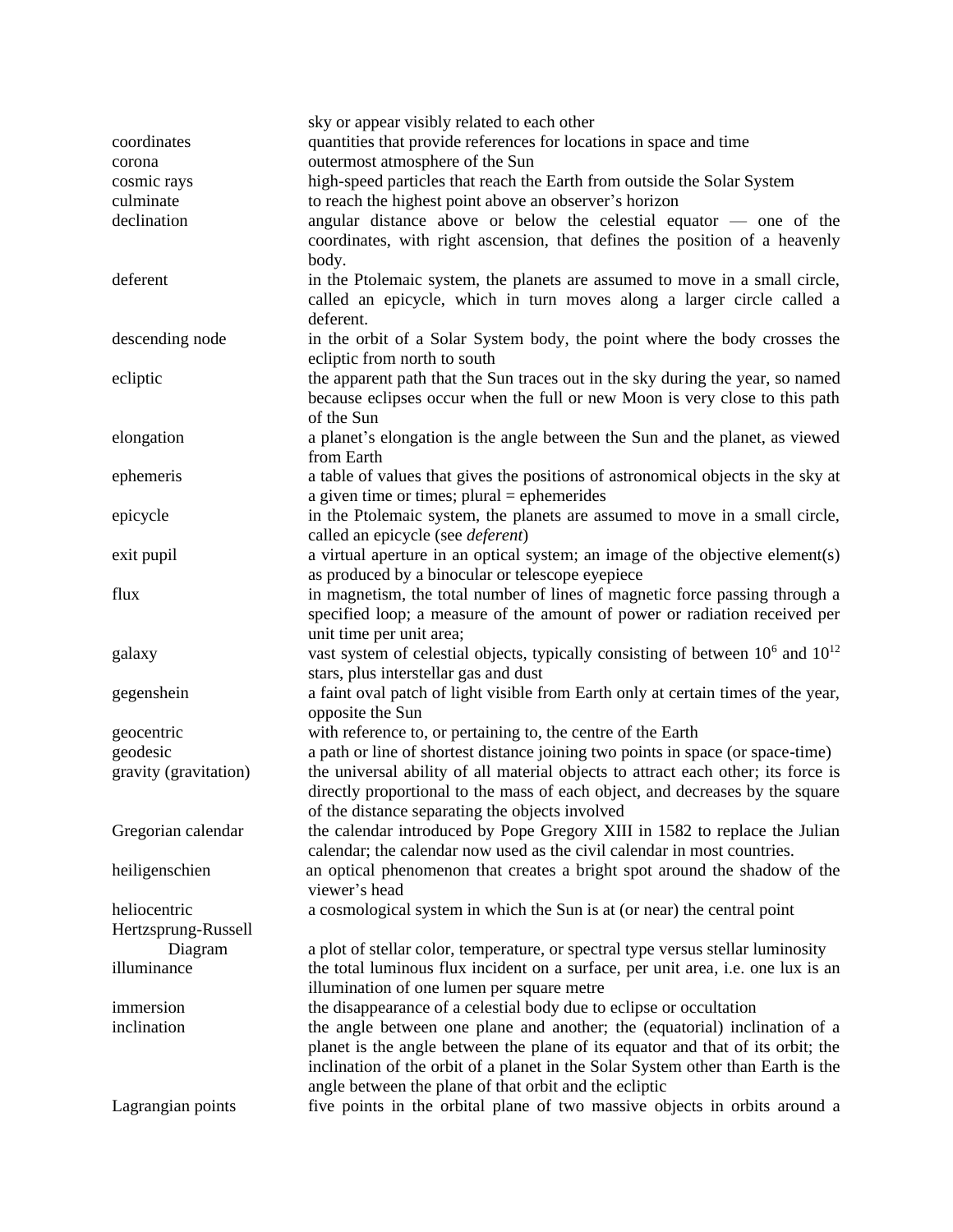|                     | common centre of gravity, where a third body of negligible mass can remain<br>in equilibrium                                                                                                                                                                                                                                                                                                                 |
|---------------------|--------------------------------------------------------------------------------------------------------------------------------------------------------------------------------------------------------------------------------------------------------------------------------------------------------------------------------------------------------------------------------------------------------------|
| latitude            | angular distance on the celestial sphere measured north or south of the<br>ecliptic along the great circle passing through the poles of the ecliptic and the                                                                                                                                                                                                                                                 |
| light-year          | celestial object<br>distance travelled at the speed of light after one Earth-year: 9.46 million<br>million km                                                                                                                                                                                                                                                                                                |
| longitude           | angular distance measured along the Earth's equator from the<br>Greenwich meridian to the meridian of a geographic location                                                                                                                                                                                                                                                                                  |
| lumen               | the SI unit of luminous flux, equal to the luminous flux emitted by a point<br>source of one candela in a solid angle of one steradian                                                                                                                                                                                                                                                                       |
| lunation            | the period of time between two successive new Moons                                                                                                                                                                                                                                                                                                                                                          |
| Lyman-alpha line    | the characteristic spectral line of atomic hydrogen associated with its lowest<br>excited state                                                                                                                                                                                                                                                                                                              |
| magnitude           | a logarithmic brightness scale for astronomical objects; the measured<br>brightness of a celestial body; dim objects have magnitudes of high numbers,<br>bright objects have magnitudes of low or (sometimes) negative numbers                                                                                                                                                                               |
| main sequence       | a band that runs from top left to bottom right on the Hertzsprung-Russell<br>diagram representing the majority of stars                                                                                                                                                                                                                                                                                      |
| nebula              | indistinct, non-terrestrial objects visible in the night sky. "Bright" nebulae<br>glow with light emitted by the gas of which they are composed ("emission"<br>nebulae) or by reflected starlight ("reflection" nebulae) or both. "Dark"<br>nebulae consist of clouds of gas and dust that are not so illuminated.<br>"Planetary" nebulae are shells of gas ejected by stars. Spiral nebulae are<br>galaxies |
| Newtonian telescope | a class of reflecting telescope developed by Sir Isaac Newton with a<br>paraboloidal primary mirror and a small, plane secondary mirror at 45° to<br>deflect the focus of the primary to a position outside the tube near the top of<br>the telescope                                                                                                                                                        |
| nutation            | a small, irregular oscillation in the precessional motion of Earth's rotational<br>axis, caused primarily by lunar perturbations                                                                                                                                                                                                                                                                             |
| occultation         | the cut-off of the light from a star caused by its passage behind another<br>celestial body; strictly speaking, a solar "eclipse" is a solar occultation                                                                                                                                                                                                                                                     |
| opposition          | when the Earth comes directly between a planet and the Sun                                                                                                                                                                                                                                                                                                                                                   |
| osculating elements | a set of parameters that specifies the instantaneous position and velocity of a<br>celestial body in its perturbed orbit                                                                                                                                                                                                                                                                                     |
| parallax            | the angle subtended by the apparent difference in a star's position when<br>viewed from the Earth either simultaneously from opposite sides of the<br>planet, or half such an angle, measured after a gap of six months from<br>opposite sides of the planet's orbit; the nearer the celestial body, the greater<br>the parallax                                                                             |
| periastron          | the point in the orbit of one component of a binary system where it is nearest<br>the other component                                                                                                                                                                                                                                                                                                        |
| perihelion          | the point on its orbit where the Earth is closest to the Sun                                                                                                                                                                                                                                                                                                                                                 |
| precession          | the slow (once-per-26 000 years) gyration of the Earth's axis                                                                                                                                                                                                                                                                                                                                                |
| prograde            | motion in the same direction as the prevailing direction of motion                                                                                                                                                                                                                                                                                                                                           |
| quadrature          | elongation of a planet when it makes a $90^{\circ}$ angle with the Sun as seen from<br>Earth                                                                                                                                                                                                                                                                                                                 |
| quasi-conjunction   | a planet in retrograde motion — always either Mercury or Venus — will<br>"drop back" in right ascension until another planet almost overtakes it                                                                                                                                                                                                                                                             |
| radial velocity     | velocity along the line of sight toward $(-)$ or away from $(+)$ the observer                                                                                                                                                                                                                                                                                                                                |